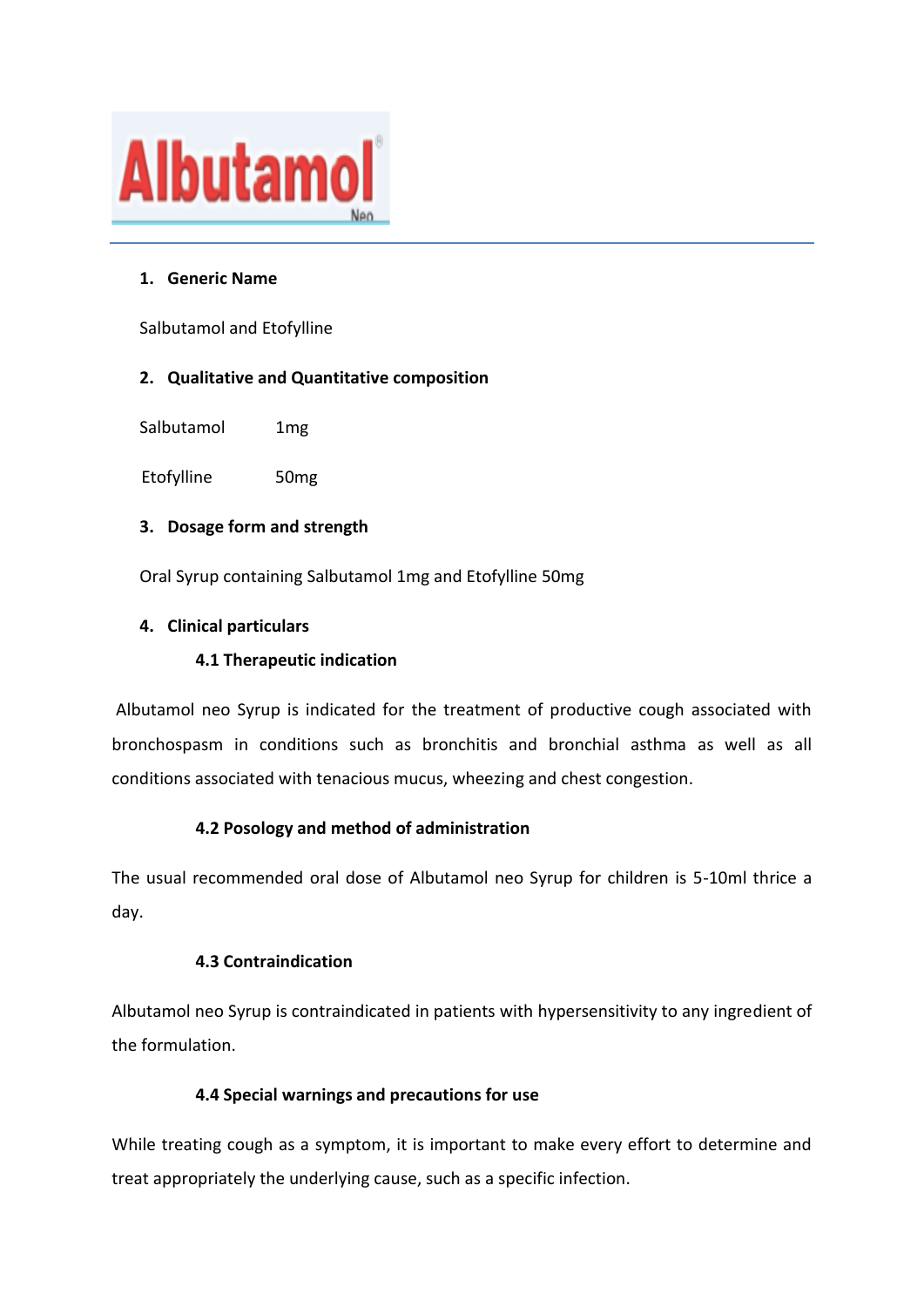Caution should be observed while prescribing Albutamol Plus Syrup to children with hypertension, cardiovascular disease, uncontrolled juvenile diabetes mellitus, hyperthyroidism, seizures or in patients who are unusually hypersensitive to sympathomimetic amines.

#### **4.5 Drug interactions**

Hypokalemia with high doses of ß2 -agonists may result in increased susceptibility to digitalis induced cardiac arrhythmias.

Hypokalemia may be enhanced by concomitant administration of aminophylline or other xanthines, corticosteroids or by diuretic therapy.

Other sympathomimetic bronchodilators or epinephrine should not be used concomitantly with salbutamol, since their combined effect on the cardiovascular system may be deleterious to the patient.

Salbutamol should be administered with caution in patients being treated with monoamine oxidase (MAO) inhibitors or tricyclic antidepressants, since the action of salbutamol on the vascular system may be potentiated.

#### **4.6 Use in special population**

- Pediatric: Safe.
- Geriatric: Safety and effectiveness of Albutamol neo Syrup in geriatric patients have not been established.
- Liver impairment: Use with caution.
- Renal failure: Use with caution.
- Pregnancy and lactation: Category C: Animal reproduction studies have shown an adverse effect on the fetus and there are no adequate and well-controlled studies in humans, but potential benefits may warrant use of the drug in pregnant women despite potential risks. Doctor consultation is recommended for breast feeding patients.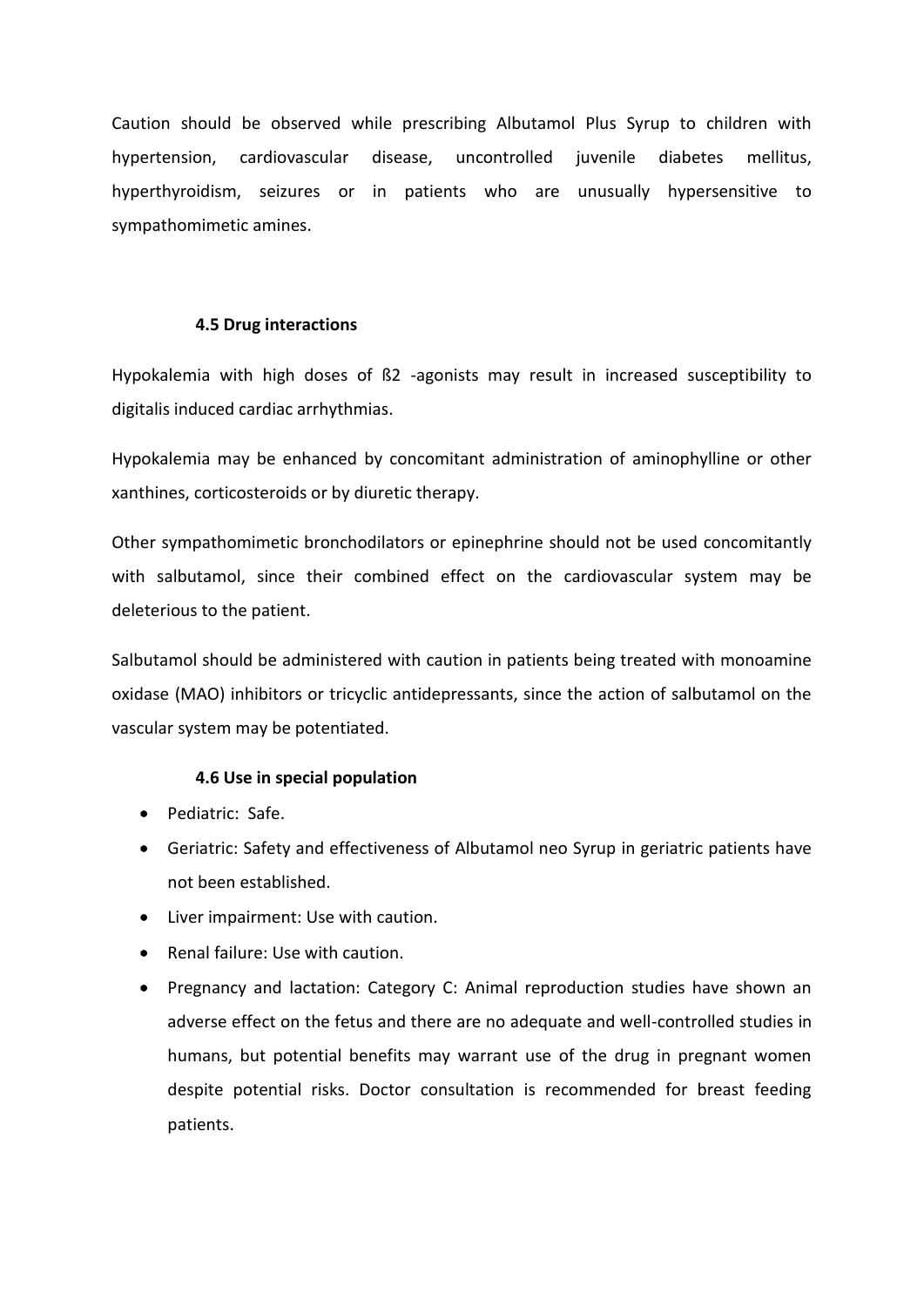#### **4.7 Effects on ability to drive and use machine**

Patients should be cautioned against engaging in activities requiring complete mental alertness, and motor coordination such as operating machinery until their response to Albutamol neo Syrup is known.

#### **4.8 Undesirable effects**

- The frequency of these side effects appears to diminish with continued therapy.
- Commonly reported reactions include:

Salbutamol: Anaemia, Eosinophilia, Thrombocytopenia, Palpitations, Tachycardia, Cardiac flutter , Arrhythmia, Myocardial infarction, Atrial fibrillation, Cardiac failure congestive, Vertigo, Tinnitus, Visual impairment, Cataract, Vision blurred, Nausea , Vomiting, Dry mouth, Diarrhoea, Abdominal pain, Stomatitis, Dysphagia, Dyspepsia, Abdominal discomfort, Hypokalaemia, Lactic acidosis, Diabetes mellitus, Decreased appetite, Hyperglycaemia, Muscle spasms, Back pain, Myalgia, Pain in extremity, Arthralgia, Tremor, Dizziness, Headache, Dysgeusia , Hypoaesthesia, Seizure, Anxiety, Insomnia, Nervousness, Agitation, Urinary retention, Dyspnoea, Asthma, Cough, Wheezing, Chronic obstructive pulmonary disease, Bronchospasm, Dysphonia , Throat irritation , Oropharyngeal pain, Productive cough, Rash, Urticaria, Pruritus, Hypertension, Flushing, Hypotension.

 Etofylline: Nausea , Vomiting, Chest pain, Tremor, Restlessness, Dyspnoea, Pruritus, rash.

#### **4.9 Overdose**

There is limited experience of overdose with Albutamol neo syrup. Initiate general symptomatic and supportive measures in all cases of overdosages where necessary.

#### **5. Pharmacological properties**

#### **5.1 Mechanism of action**

Salbutamol is a beta (2)-adrenergic agonist and thus it stimulates beta (2)-adrenergic receptors. Binding of albuterol to beta (2)-receptors in the lungs results in relaxation of bronchial smooth muscles. It is believed that salbutamol increases cAMP production by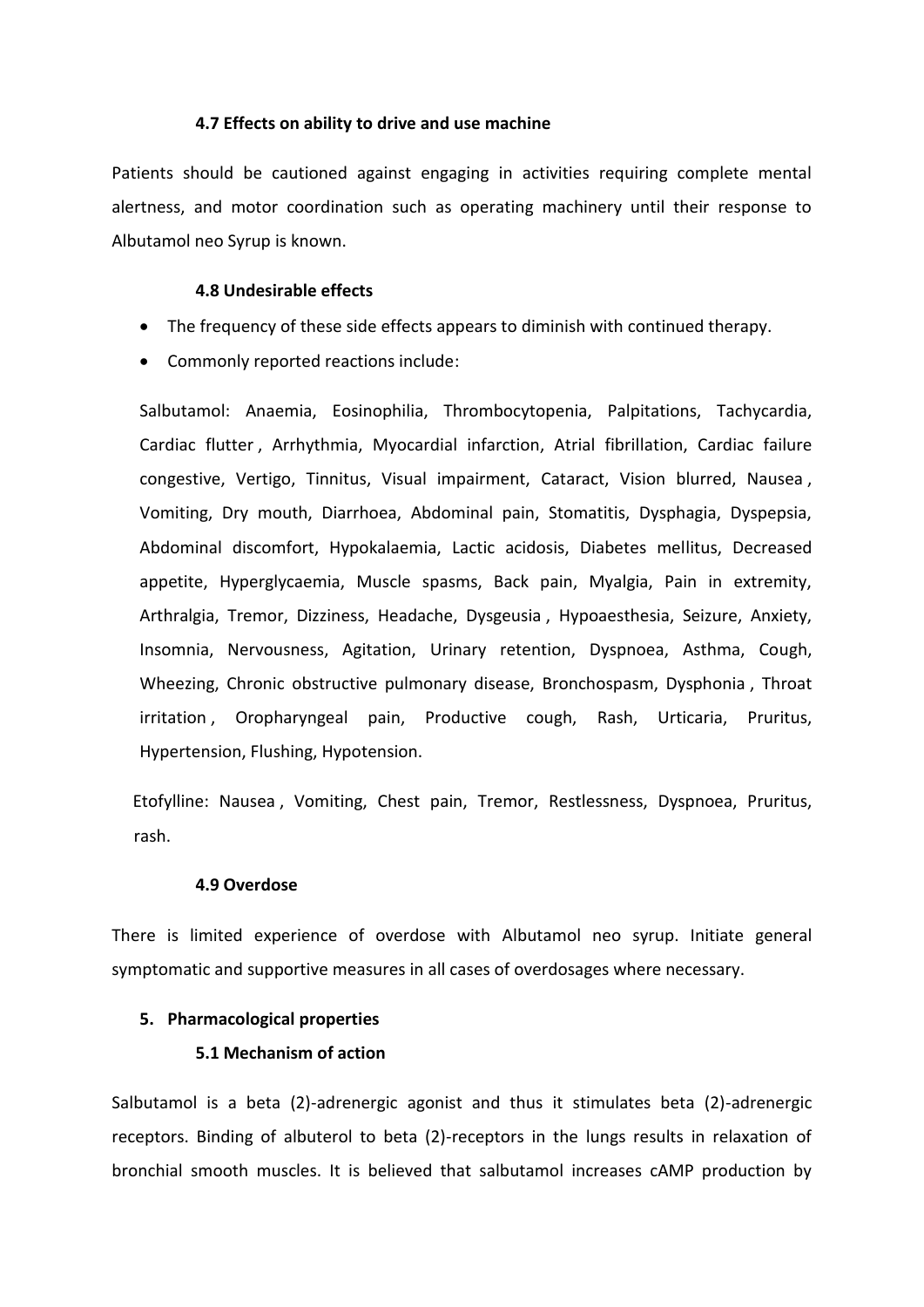activating adenylate cyclase, and the actions of salbutamol are mediated by cAMP. Increased intracellular cyclic AMP increases the activity of cAMP-dependent protein kinase A, which inhibits the phosphorylation of myosin and lowers intracellular calcium concentrations. A lowered intracellular calcium concentration leads to a smooth muscle relaxation and bronchodilation. In addition to bronchodilation, salbutamol inhibits the release of Broncho constricting agents from mast cells, inhibits microvascular leakage, and enhances mucocilliary clearance.

Etofylline is the ethyl salt of Theophylline. It inhibit phosphodiesterase enzyme which degrades cyclic nucleotides intracellularly and it results the cyclic AMP accumulation in the cell. This cause bronchodilation.

#### **5.2 Pharmacodynamic properties**

Salbutamol, a moderately selective beta (2)-receptor agonist similar in structure to terbutaline, is widely used as a bronchodilator to manage asthma and other chronic obstructive airway diseases. The R-isomer, levalbuterol, is responsible for bronchodilation while the S-isomer increases bronchial reactivity. The R-enantiomer is sold in its pure form as Levalbuterol. The manufacturer of levalbuterol, Sepracor, has implied (although not directly claimed) that the presence of only the R-enantiomer produces fewer side-effects.

Etofylline release calcium from sarcoplasmic reticulum, especially in cardiac muscles and results increased cardiac muscle contraction. This drug also blocks adenosine receptors (adenosine acts as a local mediator in CNS & CVS and other organs- which contracts smooth muscles, especially in bronchi, blood vessels etc). This results in bronchodilation and vasodilatation.

#### **5.3 Pharmacokinetic properties**

Salbutamol is readily absorbed from the gastrointestinal tract. When given by inhalation, 10 to 20% of the dose reaches the lower airways. The remainder is retained in the delivery system or is swallowed and absorbed from the gut. Salbutamol is subject to first-pass metabolism in the liver and possibly in the gut wall but does not appear to be metabolised in the lung; the main metabolite is the inactive sulfate conjugate. Salbutamol is rapidly excreted, mainly in the urine, as metabolites and unchanged drug; a smaller proportion is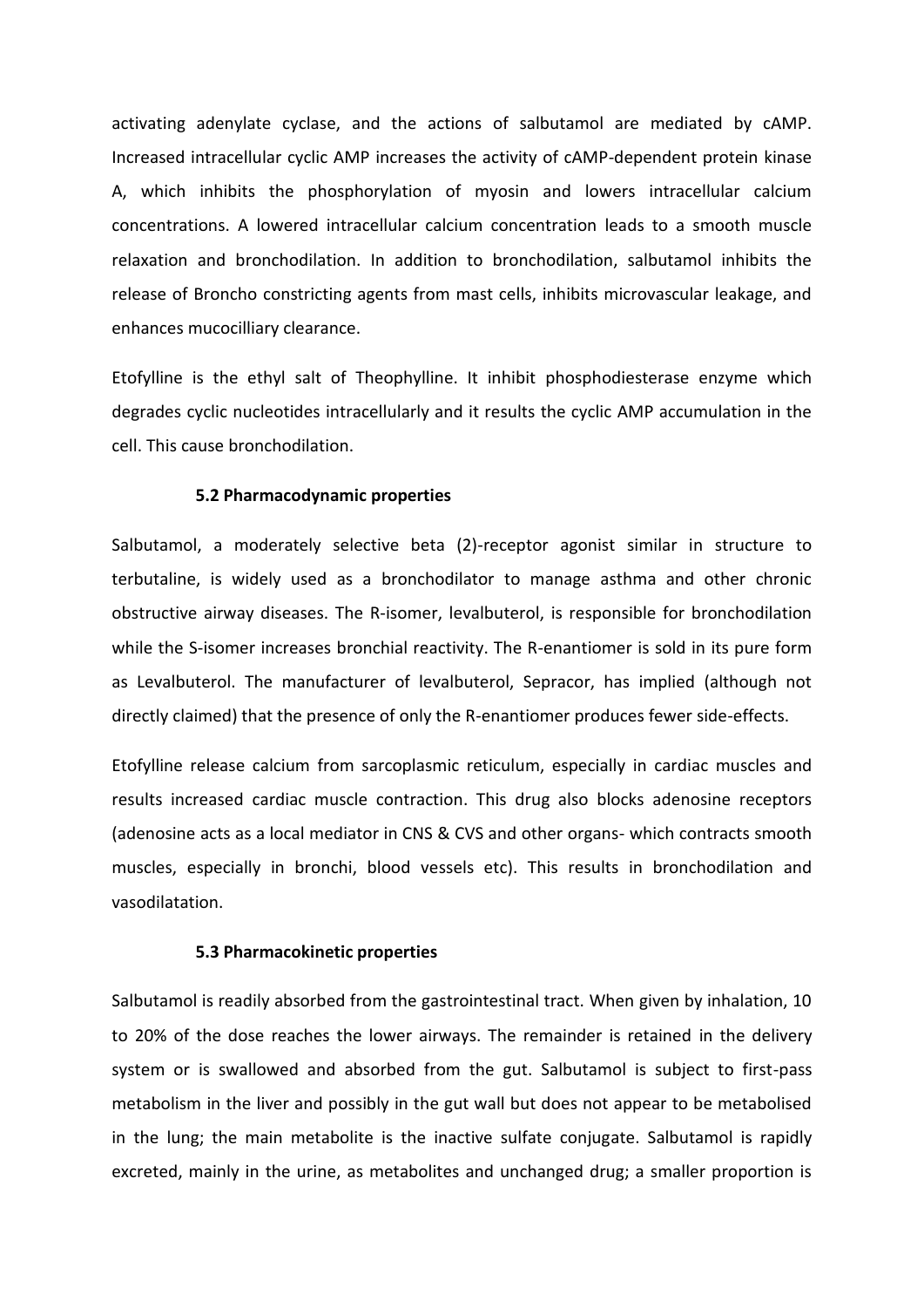excreted in the faeces. The plasma half-life of salbutamol has been estimated to range from 4 to 6 hours.

Etofylline is well absorbed after oral administration. Rapidly and well absorbed after intravenous administration. Widely distributed in the body and 40% bound to the plasma proteins.

Metabolized in the liver to its metabolites by demethylation and oxidation. 1-methyluric acid is its metabolite excreted through urine.

### **6. Nonclinical properties**

#### **6.1 Animal Toxicology or Pharmacology**

Not required.

#### **7. Description**

Salbutamol belongs to a class of drugs known as bronchodilators. Its chemical name is bis(4-[2-(tert-butylamino)-1-hydroxyethyl]-2-(hydroxymethyl)phenol); sulfuric acid and its chemical structure is:



Its empirical formula is  $C_{13}H_{21}NO_3$  and its molecular weight is 239.31 g/mol.

Etofylline belongs to a **class of drugs** known as xanthines. Its chemical name is 2-(1,3 dimethyl-2,6-dioxo-2,3,6,7-tetrahydro-1H-purin-7-yl)ethyl pyridine-3-carboxylate and its chemical structure is:

 $\begin{picture}(120,110) \put(0,0){\line(1,0){10}} \put(15,0){\line(1,0){10}} \put(15,0){\line(1,0){10}} \put(15,0){\line(1,0){10}} \put(15,0){\line(1,0){10}} \put(15,0){\line(1,0){10}} \put(15,0){\line(1,0){10}} \put(15,0){\line(1,0){10}} \put(15,0){\line(1,0){10}} \put(15,0){\line(1,0){10}} \put(15,0){\line(1,0){10}} \put(15,0){\line$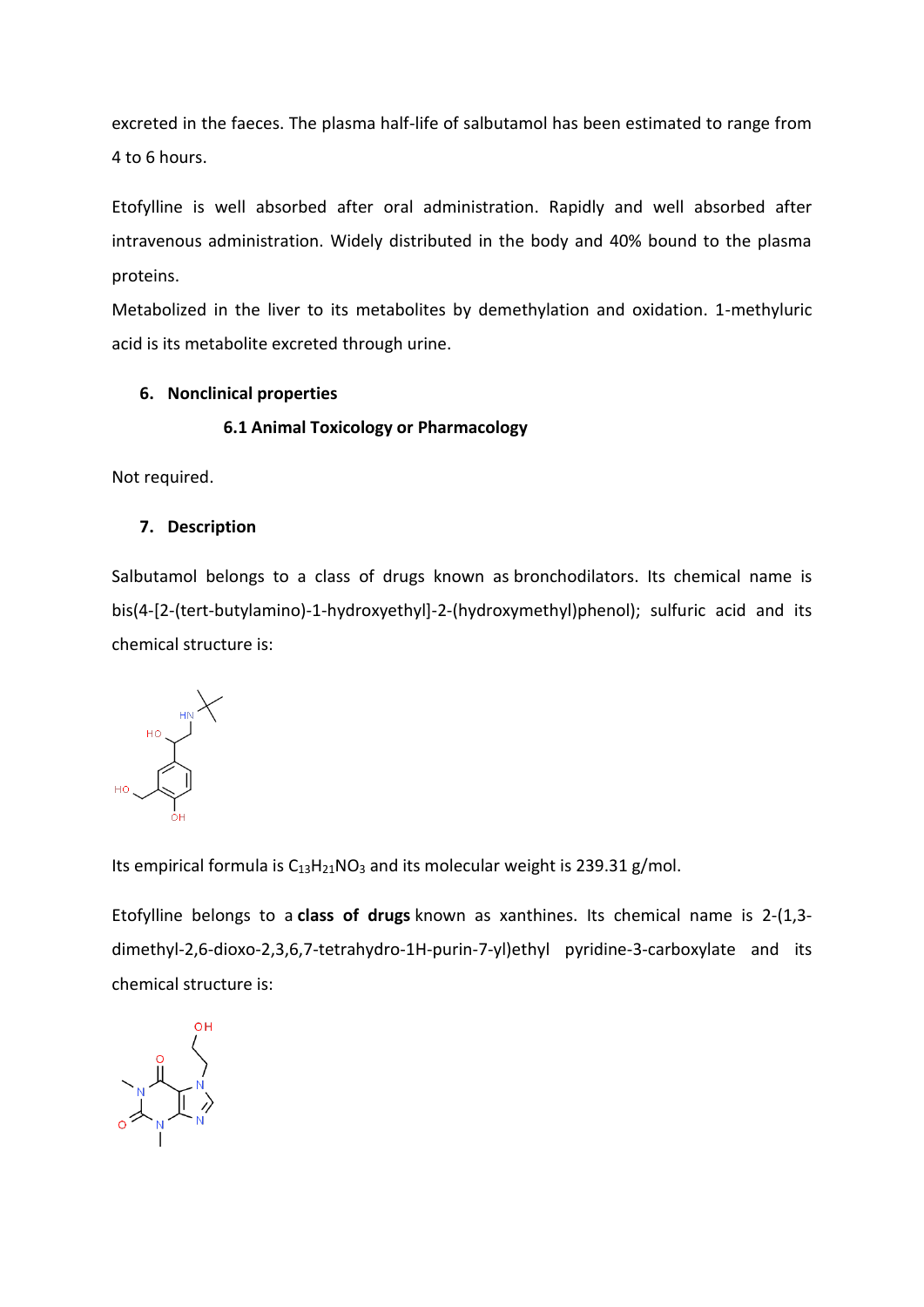Its empirical formula is  $C_9H_{12}N_4O_3$  and its molecular weight is 224.22 g/mol.

# **8. Pharmaceutical particulars**

### **8.1 Incompatibilities**

There are no known incompatibilities.

### **8.2 Shelf-life**

24 months.

### **8.3 Packaging Information**

Albutamol neo Syrup is available in 100 ml bottle.

### **8.4 Storage and handling instructions**

Store below 30°C in a dark place. Keep the bottle tightly closed.

### **9. Patient Counselling Information**

## **9.1 Adverse Reactions**

Refer part 4.8

**9.2 Drug Interactions**

Refer part 4.5

**9.3 Dosage**

Refer part 4.2

### **9.4 Storage**

Refer part 8.4

**9.5 Risk Factors**

Refer part 4.4